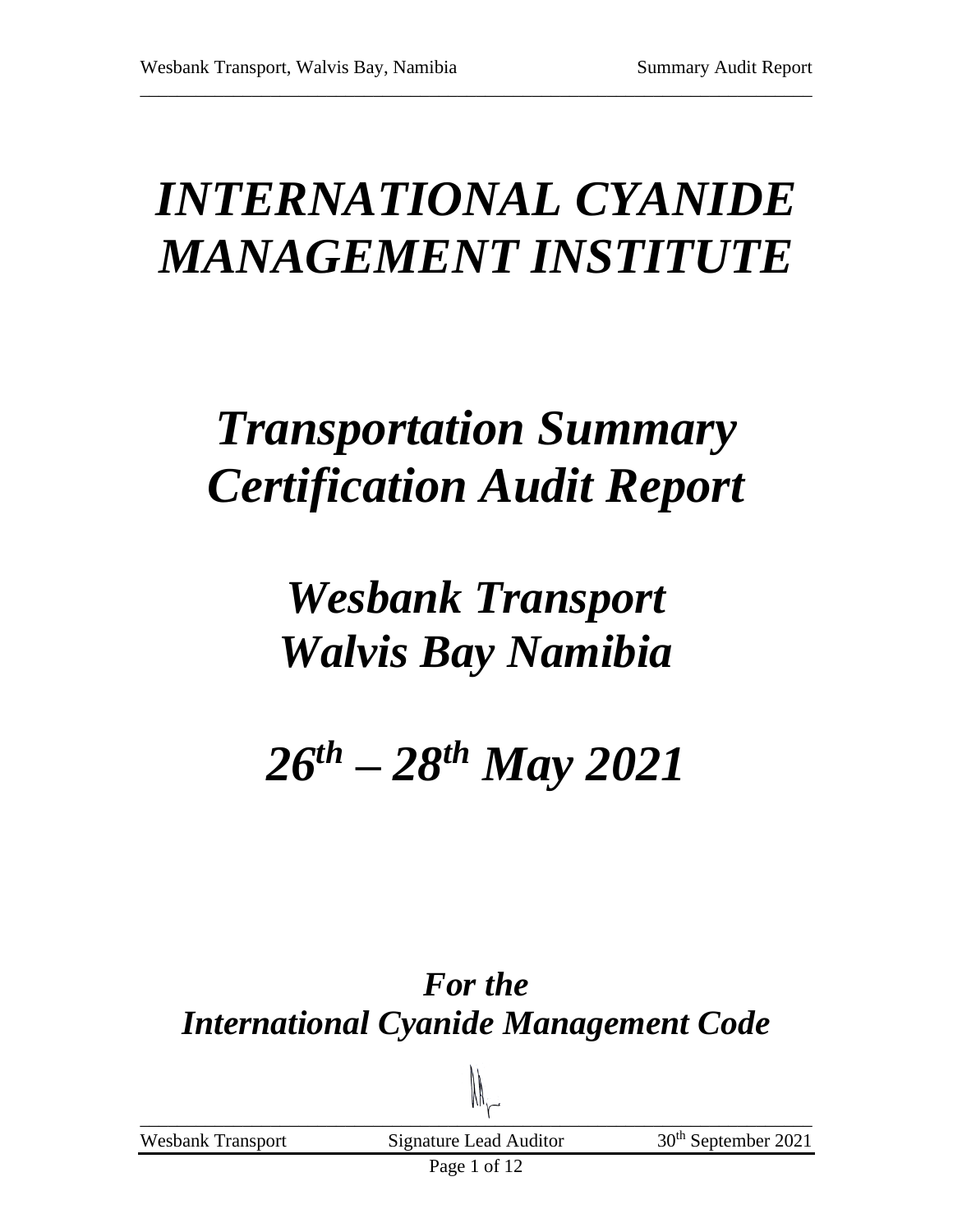| Name of Operation:           | <b>Wesbank Transport (Signatory)</b>                       |
|------------------------------|------------------------------------------------------------|
| Name of Operation Owner:     | FP Du Toit Transport (Pty)Ltd                              |
| Name of Operation Operator:  | <b>Wesbank Transport</b>                                   |
| Name of Responsible Manager: | Mr Kai Kutzner – SHEQ Manager, Wesbank<br><b>Transport</b> |
| Address:                     | 11 Hanna Mupetamie Street, Industrial area,<br>Walvis Bay  |
|                              | PO Box2916, Walvis Bay                                     |
| Country:                     | Namibia                                                    |
| Telephone:                   | $(+)$ 264 64 216000                                        |
| Fax:                         |                                                            |
| E-Mail:                      | sheq@wesbanktransport.com                                  |

\_\_\_\_\_\_\_\_\_\_\_\_\_\_\_\_\_\_\_\_\_\_\_\_\_\_\_\_\_\_\_\_\_\_\_\_\_\_\_\_\_\_\_\_\_\_\_\_\_\_\_\_\_\_\_\_\_\_\_\_\_\_\_\_\_\_\_\_\_\_\_\_

#### **Location detail and description of operation:**

Wesbank Transport, a division of FP Du Toit Transport, is a transport company that supplies international, normal  $\&$  abnormal, and dangerous goods transport, cargo handling and hiring of lifting equipment services to the commercial, industrial, mining, and agriculture industries in Southern Africa.

Wesbank Transport's operation is located in Walvis Bay, Namibia, and there are premises for container & bulk goods storage and warehousing & bonded storage facilities.

Wesbank has been transporting various dangerous goods to various mines since 1995 and started transporting Sodium Cyanide from when Navachab Gold Mine started its operation in 2006. Wesbank Transport has been an ICMI signatory in the past but delisted over two years ago. Wesbank is proud to have a "ZERO" Incident history regarding Sodium Cyanide transport thus far.

 $\mathbf{1}^+$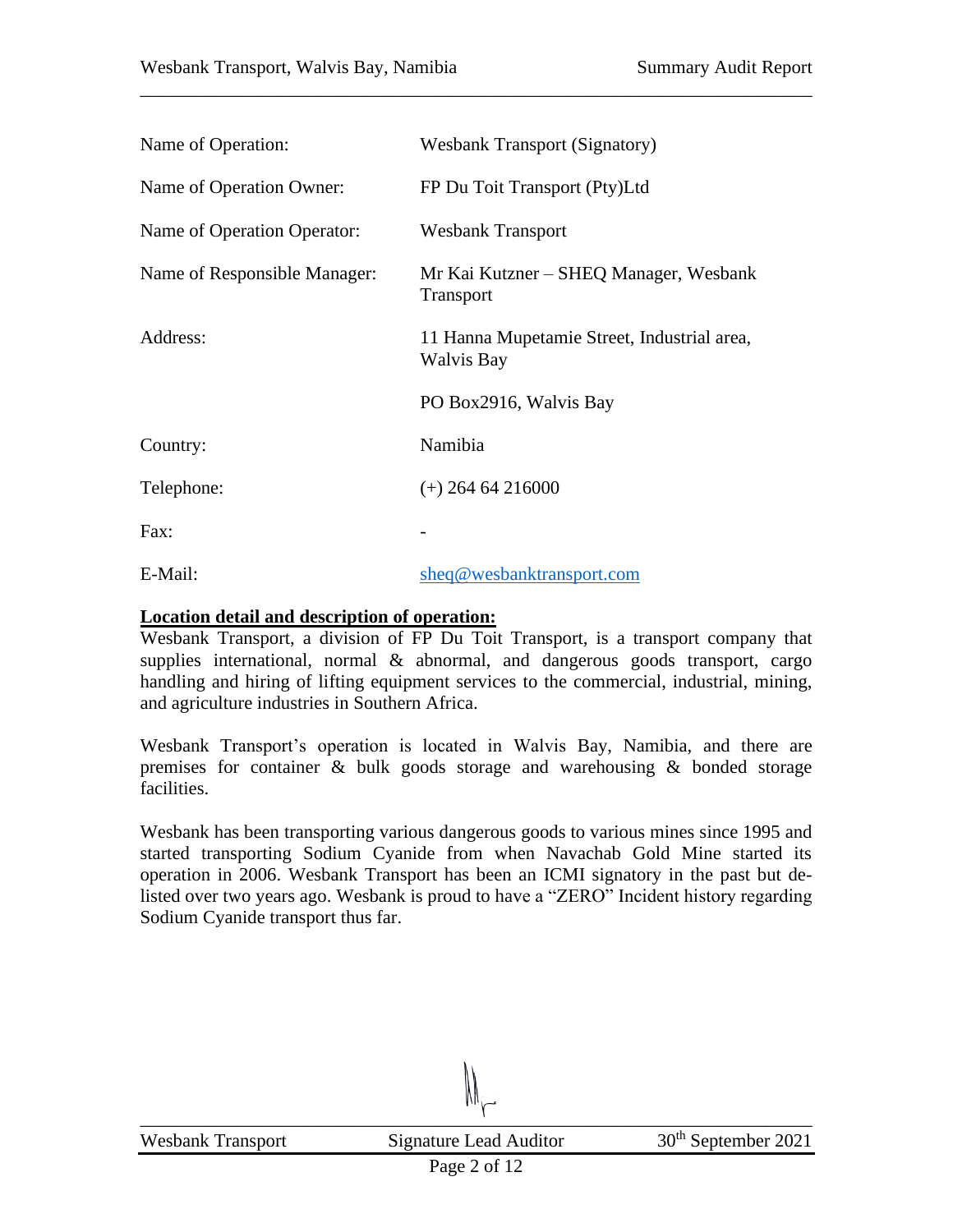#### Auditor's Finding

#### This operation is

X in full compliance in substantial compliance \*(see below) not in compliance

#### with the International Cyanide Management Code.

\* For cyanide transportation operations seeking Code ceftification, the Corrective Action Plan to bring an operation in substantial compliance into full compliance must be enclosed with this Summary Audit Report. The plan must be fully implemented within one year of the date of this audit.

Audit Company: Eagle Environmental

Audit Team Leader: Arend Hoogervorst

E-mail: arend@eagleenv.co.za

Names [and Signatures](mailto:arend@eagleenv.co.za) of Other Auditors:

Signature

Date 03 October 2021

Name Richard Durrant ICMI Transportation Auditor

I attest that I meet the criteria for knowledge, experience and conflict of interest for Code Verification Audit Team Leader, established by the International Cyanide Management Institute and that all members of the audit team meet the applicable criteria established by the International Cyanide Management Institute for Code Verification Auditors.

I attest that this Summary Audit Report accurately describes the findings of the verification audit. I further attest that the verification audit was conducted in a professional manner in accordance with the International Cyanide Management Code Verification Protocol for Cyanide Transportation Operations and using standard and accepted practices for health, safety and environmental audits.

Signed

 $\mu$ 

 $5/10/2021$ 

Arend Hoogervorst **Lead Auditor** Date:

**Wesbank Transport** 

Signature Lead Auditor

30<sup>th</sup> September 2021

Page 3 of <sup>13</sup>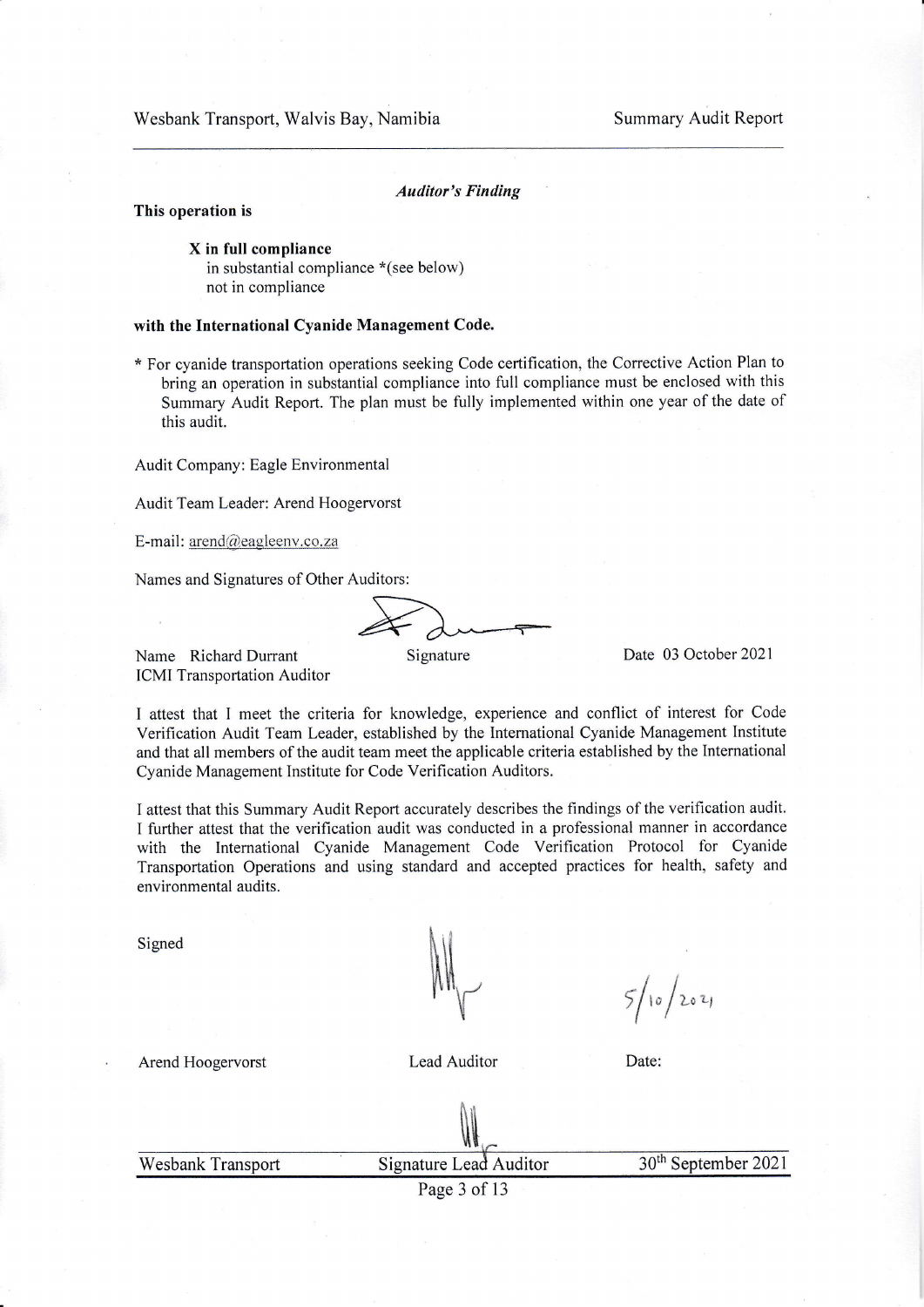### *1. TRANSPORT: Transport cyanide in a manner that minimizes the potential for accidents and releases.*

*Transport Practice 1.1: Select cyanide transport routes to minimize the potential for accidents and releases.* 

\_\_\_\_\_\_\_\_\_\_\_\_\_\_\_\_\_\_\_\_\_\_\_\_\_\_\_\_\_\_\_\_\_\_\_\_\_\_\_\_\_\_\_\_\_\_\_\_\_\_\_\_\_\_\_\_\_\_\_\_\_\_\_\_\_\_\_\_\_\_\_\_

### **X in full compliance with**

The operation is  $\square$  in substantial compliance **with Transport Practice 1.1** 

 $\Box$  not in compliance with

*Summarize the basis for this Finding/Deficiencies Identified:* 

The HIRA (Hazard Identification and Risk Assessment), the Risk Assessment of Cyanide Container handling/transport from Arrival at Walvis Bay to delivery to the mine site, was assessed in July 2020. The Procedure for selection of a preferred route for the shipment of cyanide to the mine site, includes alternative routes, where feasible, population density (urban/rural), presence of pedestrians and cyclists, animals (wildlife and domestic), along the route. It also includes road conditions such as dust, tarmac, road surface, road orientation; and also considers railway crossings and tracks specifically. Also reviews condition of the infrastructure of harbour facilities and customs areas, with reference to transport of cyanide. Includes new road and intersection behind the dunes. Area-specific items such as fog and sandstorms, wind, misty conditions, poor visibility, and overcast but not raining, are also noted. Although alternate routes are not always available, where alternative options do exist, these are included. HIRAs are re-evaluated, when necessary, through additional, updated information, or at least annually.

The HIRA includes specific recommendations to mitigate risks such as speed reduction, more driver caution to be exercised, additional cautionary actions by convoy leaders, delayed departures in inclement weather conditions, and avoiding peak traffic conditions The Namibian Government does not dictate routes for chemical transport. In consultation with the Roads authority, it has been clarified that there are no controls on the size of a convoy and speed is limited to 80 km/hour, with the following distance of 3 seconds. Navachab mine has an ongoing dialogue programme that includes reference to transporters such as Wesbank Transport. Plans will be in place to revise the programme and include additional information, as relevant.

Wesbank transports cyanide in convoys which include an escort vehicle and an emergency trailer. Convoys do not travel at night. The Convoy leader sets the pace of the convoy and adjusts the convoy movement, based upon risks and changes that may occur on the journey.

There is a Stakeholder Consultation procedure that specifies responsibilities of various stakeholders in rendering assistance in case of a cyanide incident. This is also identified in the Emergency Response Plan (ERP).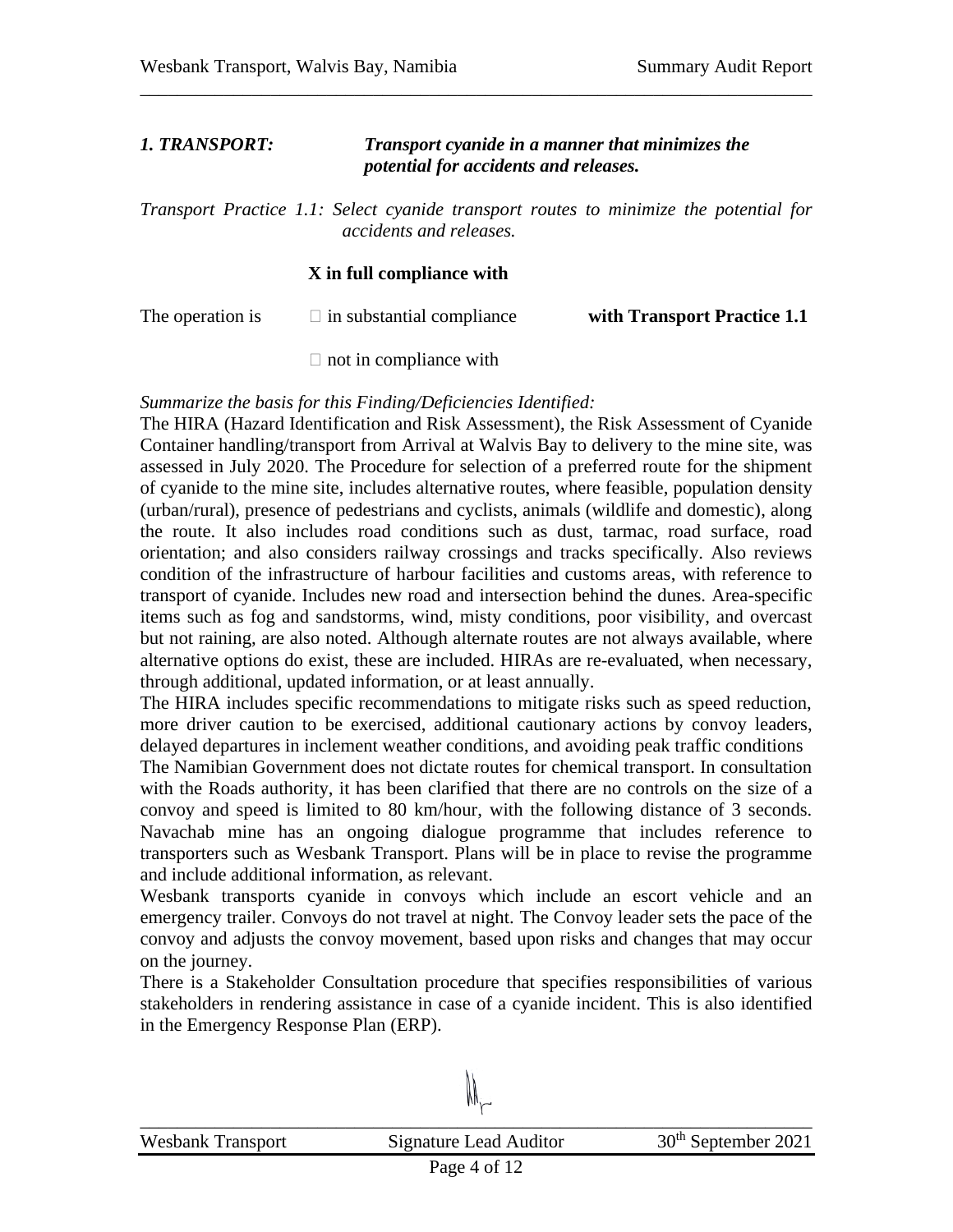*Transport Practice 1.2: Ensure that personnel operating cyanide handling and transport equipment can perform their jobs with minimum risk to communities and the environment.*

\_\_\_\_\_\_\_\_\_\_\_\_\_\_\_\_\_\_\_\_\_\_\_\_\_\_\_\_\_\_\_\_\_\_\_\_\_\_\_\_\_\_\_\_\_\_\_\_\_\_\_\_\_\_\_\_\_\_\_\_\_\_\_\_\_\_\_\_\_\_\_\_

#### **X in full compliance with**

| The operation is | $\Box$ in substantial compliance | with Transport Practice 1.2 |
|------------------|----------------------------------|-----------------------------|
|                  |                                  |                             |

 $\Box$  not in compliance with

#### *Summarize the basis for this Finding/Deficiencies Identified:*

The Minimum Training Requirement procedure and the Wesbank Transport Management Plan (TMP) for cyanide, spell out the training requirements. The procedure states that drivers must be licensed to transport dangerous goods (Wesbank Transport uses an independent, accredited trainer for the Dangerous Goods by Road Training). The transport company use only trained, qualified and licensed operators to operate its transport vehicles. Drivers must have relevant licence codes (EC, plus  $D + G$ ) according to the Transport Management Plan (TMP). There are seven designated drivers for cyanide transport and three trained side loader drivers who also have Dangerous Goods training. A review of a sample of drivers in the driver training matrix showed that they all had PrDP (Professional Driving Permit)/Licences, Dangerous Goods training certificates, Cyanide training, and medical certificate expiry details. The Side Loader drivers also had Competency Certificates in terms of driven machinery legislation 18.11 of the Occupational & Safety Act, to operate the 38-ton Side loaders.

Prior to the Covid-19 pandemic, the cyanide producer, AGR, provided annual cyanide training to Navachab mine and Wesbank Transport. During the Covid-19 pandemic, when AGR training could not be presented, AGR training material was used for refresher purposes. Attendance registers for eleven driver and side loader drivers' Sodium Cyanide Refresher Training (cyanide awareness training and cyanide emergency refresher) presented on 27 and 28 May 2021, given by the Navachab Mine Cyanide Champion, were sighted.

*Transport Practice 1.3: Ensure that transport equipment is suitable for the cyanide shipment.* 

#### **X in full compliance with**

The operation is  $\Box$  in substantial compliance with **Transport Practice 1.3** 

 $\Box$  not in compliance with

*Summarize the basis for this Finding/Deficiencies Identified:* 

Vehicle combinations operated to transport cyanide are 6x4 International truck tractors drawing 12.5m, three-axle, flat deck AFRIT flat deck trailers with container twist locks fitted. The vehicle's total axle mass load capacity would be 36.3 tons; however, due to

|                          | $\cdots$               |                                 |
|--------------------------|------------------------|---------------------------------|
| <b>Wesbank Transport</b> | Signature Lead Auditor | 30 <sup>th</sup> September 2021 |
|                          |                        |                                 |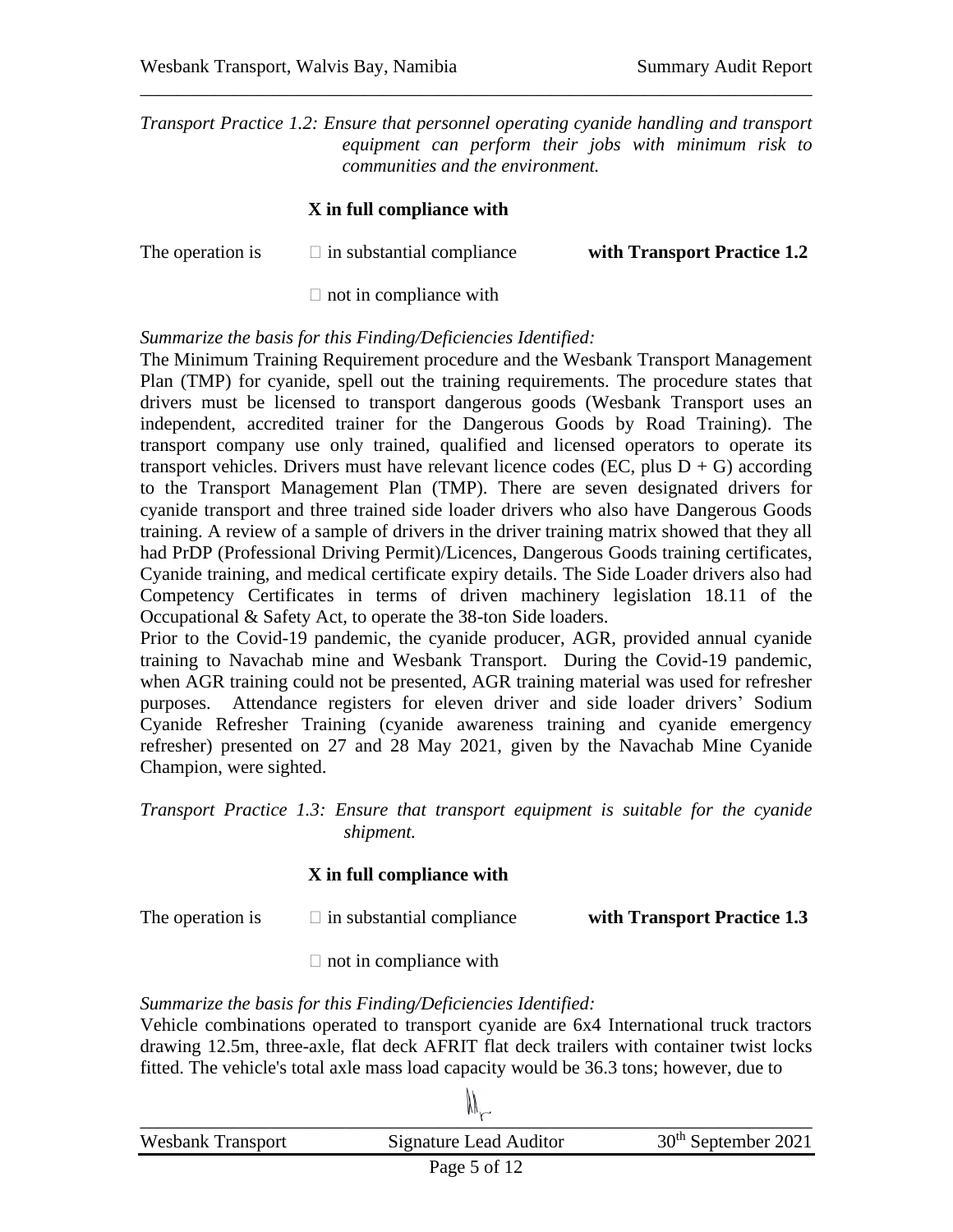other restrictions such as vehicle power to mass ratio, the allowable payload on a vehicle combination would be approximately 30 tons.

\_\_\_\_\_\_\_\_\_\_\_\_\_\_\_\_\_\_\_\_\_\_\_\_\_\_\_\_\_\_\_\_\_\_\_\_\_\_\_\_\_\_\_\_\_\_\_\_\_\_\_\_\_\_\_\_\_\_\_\_\_\_\_\_\_\_\_\_\_\_\_\_

Certificates of conformity for two Container Side Loaders in terms of driven machinery legislation Section 18 of the Occupational & Safety Act) were sighted. The side loaders were certified for 35 tons and tested for 38 tons. The cyanide shipping containers will be a maximum of 24 tons, gross mass. At Wesbank 2 Yard, overnight convoys would be offloaded by one of three reach stacker cranes in the yard, which have a safe working load of 45,000 kgs and are tested at a 2.8 m reach to 43,800 kgs.

In the TMP, it states that only one 6m container with a weight of approximately 24 tons will be loaded onto a three-axle trailer. This will ensure that the vehicle will be well within the maximum axle load range of 27 tons. The TMP further states that the vehicle and trailer, on departure from Wesbank 2 Yard, will pass over the municipal weighbridge before proceeding on the route to the mine. If the vehicle and trailers travel from the port direct, they will travel over the Government weighbridge. There is also a calibrated, certified weighbridge at Wesbank 2 Yard.

*Transport Practice 1.4: Develop and implement a safety program for transport of cyanide.* 

#### **X in full compliance with**

The operation is  $\Box$  in substantial compliance **with Transport Practice 1.4** 

 $\Box$  not in compliance with

#### *Summarize the basis for this Finding/Deficiencies Identified:*

The packaging for the cyanide conforms to the IMDG (International Maritime Dangerous Goods) Code. It is packed at source by the producer/consignor, AGR. The Convoy Leader will ensure that the split placarding on the containers is visible on four sides on collection at the Walvis Bay port.

A Safety Program forms a part of the Transport Management Plan (TMP) for the Transport of Cyanide from Wesbank Transport Depot No 2 to the mine site.

There are Truck Tractor and Trailer Pre-Trip Checklists. Checklists for convoys travelling on 08-03-2021 and 23-04-2021 were sampled and checked and found to be satisfactory by the Transport Auditor.

The maintenance and inspection of trucks and trailers is carried out via a Truck and Trailer PMS (Planned Maintenance System), which uses the SAP accounting software system to manage maintenance planning and maintenance records. The maintenance records for truck tractors of two of the ten truck tractors that could be used for transporting cyanide, were sampled. Both have kilometres travelled in excess of 1.0 million. Various service records for trailers and side loader trailers were also examined by the Transport Auditor and found to be in good order and the PMS system well managed.

The Driver Hours and Fatigue Management procedure, details drivers' hours. The Wesbank Convoy Leader is responsible for compliance. The maximum driving period is 5 hours continuous driving, with a maximum total driving time of 14 hours in a 24 hour

| <b>Wesbank Transport</b> | Signature Lead Auditor                      | 30 <sup>th</sup> September 2021 |
|--------------------------|---------------------------------------------|---------------------------------|
|                          | $D_{\alpha\alpha\alpha} \in \mathcal{A}$ 10 |                                 |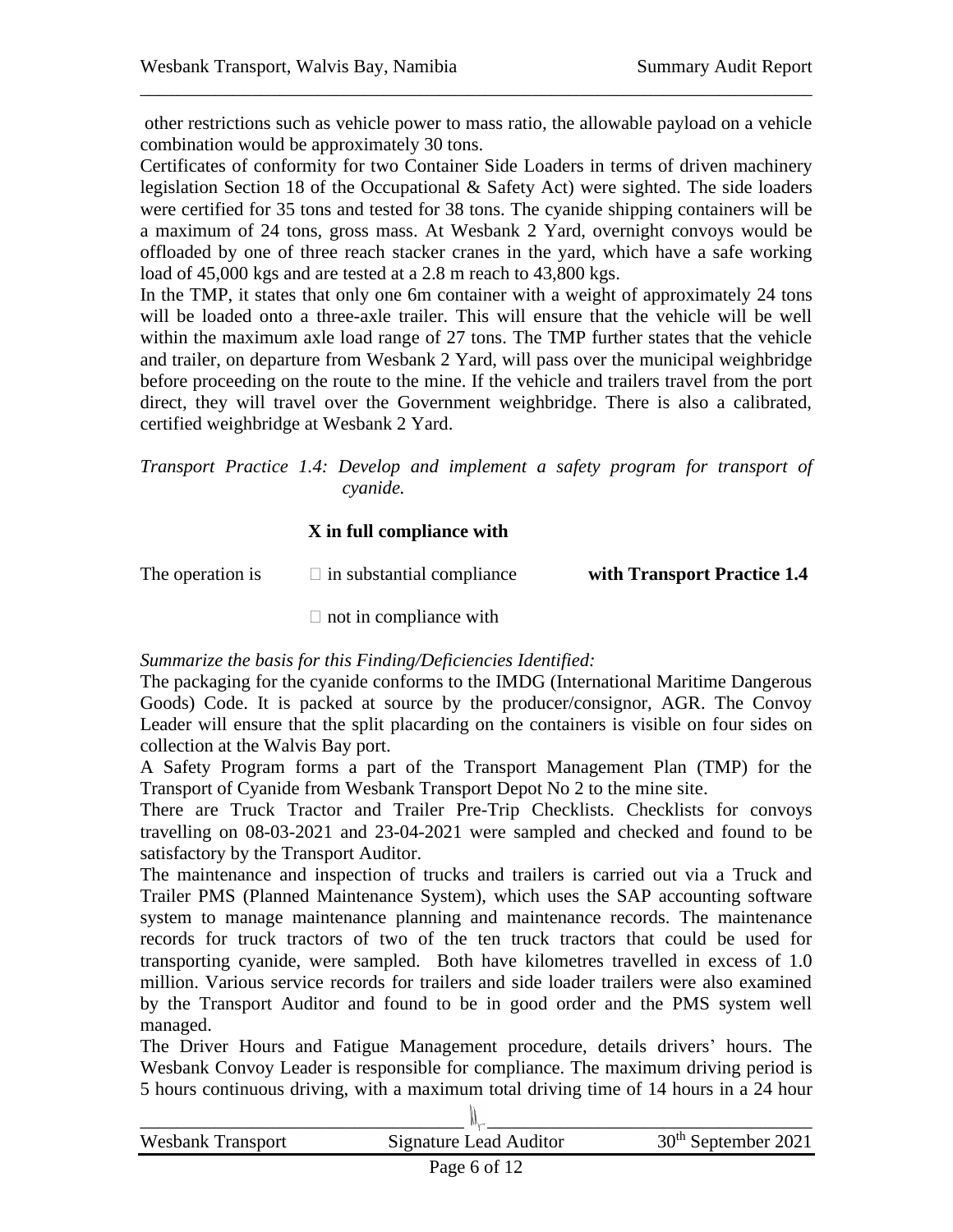period. The resting period is a minimum 15 minutes, with 30 minutes accumulated during a period of 5.5 hours and a minimum continuous rest period of 9 hours in every 24 hours. Cyanide is only delivered during daylight hours. Driving hours for the Convoy dated 8-3- 2021 and the Convoy dated 23-04-2021 were checked by the Transport Auditor and found to be compliant.

\_\_\_\_\_\_\_\_\_\_\_\_\_\_\_\_\_\_\_\_\_\_\_\_\_\_\_\_\_\_\_\_\_\_\_\_\_\_\_\_\_\_\_\_\_\_\_\_\_\_\_\_\_\_\_\_\_\_\_\_\_\_\_\_\_\_\_\_\_\_\_\_

The 20 cyanide containing boxes are packed into a 6m container which gives a tight fit and prevents excessive load shifting. The container is sealed at source, and the Transporter cannot affect any inspection or change to the load configuration.

There is a Transport Modification Procedure after Convoy has left the depot in place. The circumstances covered that may trigger modification include: - inclement weather, civil unrest, road closure or road works. The responsibility of the Convoy Leader is to ensure the safety of the convoy. The leader will liaise and communicate with the mine and the National and/or SHEQ (Safety, Health, Environment and Quality) Manager at Wesbank Transport. If severe weather conditions or other unsafe conditions prevail, the Convoy Leader may halt the convoy at a safe place and proceed ahead to check conditions.

There is a Drug and Alcohol Policy in place, and the relevant Alcohol Test Form was sighted. The Policy is used in conjunction with the Company Disciplinary Policy. An FP Due Toit (parent company) Employee Rule Book, which includes a section on Alcohol and Drug-related offences in the company, which has a zero-tolerance policy, was sighted.

Drug and alcohol records are kept on personnel files for the life of employment of the employee, plus a minimum of 5 years. Medical records are kept for 30 years, financial records are kept for 5 years, vehicle records are kept throughout the life of the equipment. In practical terms, records have been kept as long as there is storage space, and since the original company inception.

*Transport Practice 1.5: Follow international standards for transportation of cyanide by sea and air.* 

#### **X in full compliance with**

The operation is  $\Box$  in substantial compliance **with Transport Practice 1.5** 

 $\Box$  not in compliance with

#### *Summarize the basis for this Finding/Deficiencies Identified:*

The consignor ships the containers according to the IMDG (International Maritime Dangerous Goods) Code requirements. This is normally specified in the Mine's Procurement Contract, and the transporter is not involved in this process. The containers of cyanide are placarded in compliance with IMDG Code requirements. The transporter only transports solid cyanide by road and not by sea or air; thus, this section is not applicable, and therefore in full compliance.

*Transport Practice 1.6: Track cyanide shipments to prevent losses during transport.*

**X in full compliance with** 

| <b>Wesbank Transport</b> | Signature Lead Auditor | 30 <sup>th</sup> September 2021 |
|--------------------------|------------------------|---------------------------------|
|                          | Page 7 of 12           |                                 |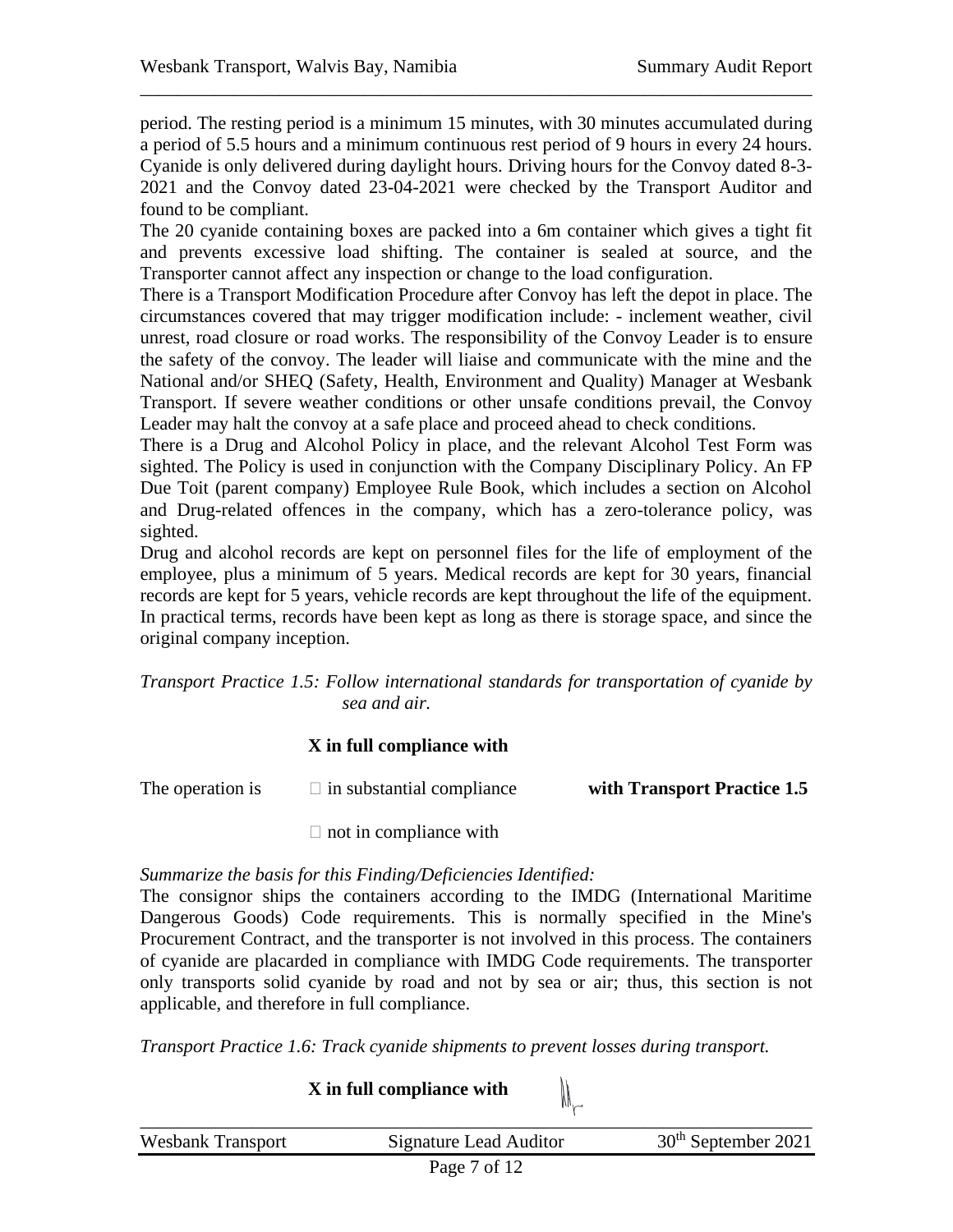The operation is  $\Box$  in substantial compliance **with Transport Practice 1.6** 

 $\Box$  not in compliance with

*Summarize the basis for this Finding/Deficiencies Identified:* 

The TMP (Transport Management Plan), Section 1.3, states that all vehicles are fitted with vehicle tracking. Selected vehicles, i.e., side-loaders, are fitted with Drive Cam cameras. All drivers are in possession of a cell phone, and the company provides credits for the phones.

\_\_\_\_\_\_\_\_\_\_\_\_\_\_\_\_\_\_\_\_\_\_\_\_\_\_\_\_\_\_\_\_\_\_\_\_\_\_\_\_\_\_\_\_\_\_\_\_\_\_\_\_\_\_\_\_\_\_\_\_\_\_\_\_\_\_\_\_\_\_\_\_

Communications equipment is checked at the beginning of the trip (Drivers must have a cell phone, and it must be charged). The Convoy Leader and Support vehicle driver have company-issued cellphones. The vehicle tracking system uses GSM cell phone technology. The Briefing checklist asks, are you in possession of a cell phone and is the phone in working order? There are no special arrangements for communications back up. There are no blackout areas on the current route to the Navachab mine. The GSM cellbased vehicle tracking system also records events such as harsh braking, collisions, and violent steering. The Convoy Leader reports progress at set points, particularly when close to mine.

The Convoy Leader Checklist includes checking container numbers, twist locks, and container seals against the Bill of Lading and customs and clearance documentation. The TMP confirms that containers must have intact seals and not be tampered with. Seals are inspected during loading and the journey. There is also an Overnight Storage and Predelivery checklist, should the containers be released too late for direct transport and have to be stored overnight at the Wesbank 2 Yard. Safety Data Sheets (SDSs) are held by Wesbank Transport. Shipping records include the number of containers and serial numbers, which indicate the quantity of cyanide being transported. The Briefing Checklist for Cyanide Drivers, checks if the SDS is in the driver's possession.

#### *2. INTERIM STORAGE: Design, construct and operate cyanide trans-shipping depots and interim storage sites to prevent releases and exposures.*

*Transport Practice 2.1: Store cyanide in a manner that minimizes the potential for accidental releases.* 

### **X in full compliance with**

The operation is  $\Box$  in substantial compliance with **Transport Practice 2.1** 

 $\Box$  not in compliance with

### *Summarize the basis for this Finding/Deficiencies Identified:*

The cyanide containers are not always cleared through the port by Customs quickly enough to commence the journey to the mine (No cyanide transport occurs after dark) in

| <b>Wesbank Transport</b> | Signature Lead Auditor | $30th$ September 2021 |
|--------------------------|------------------------|-----------------------|
|                          | Page 8 of 12           |                       |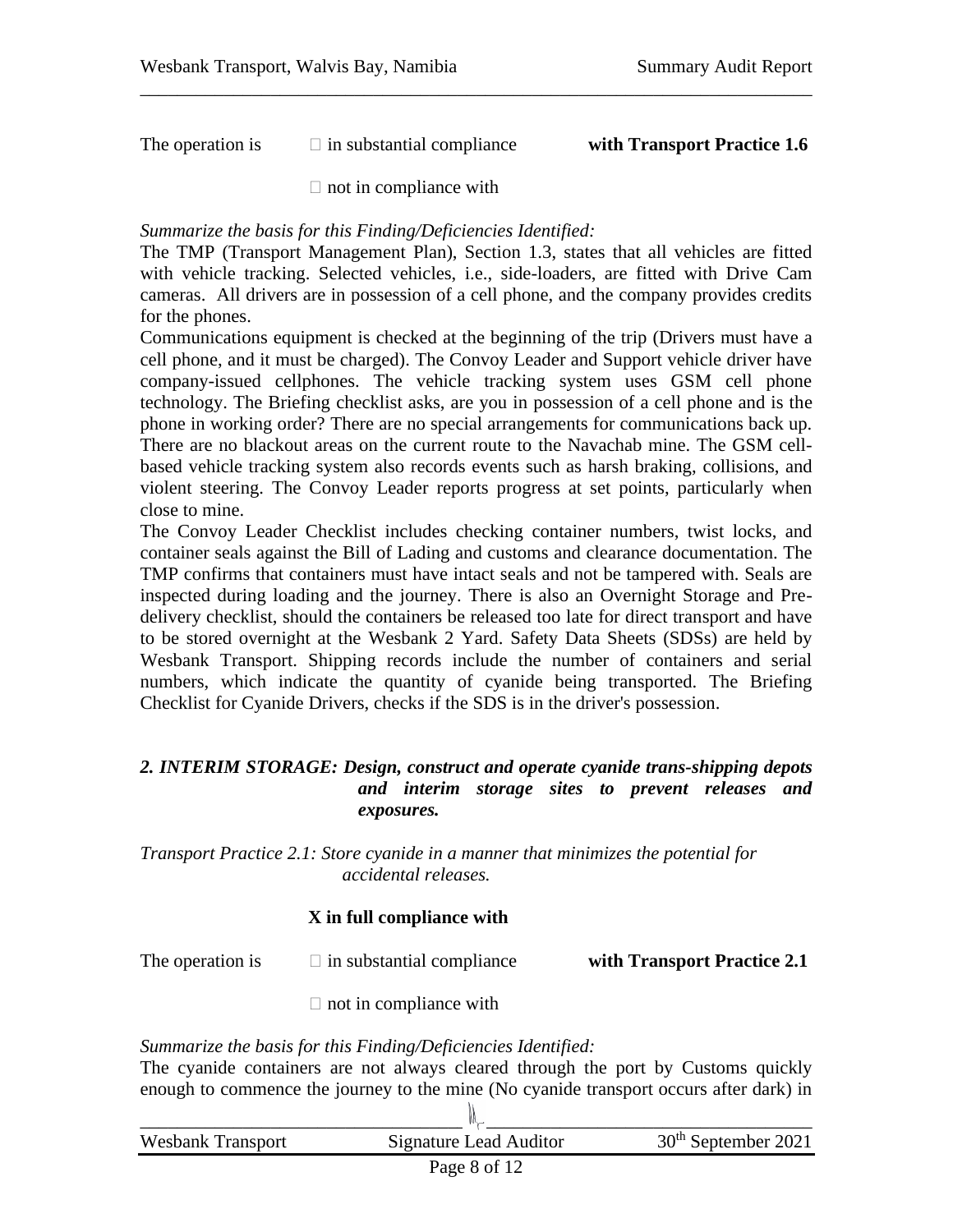one day. In that situation, the cyanide containers are taken to Wesbank 2 Yard and stored overnight, leaving after 9.00am the following day. The Container Collection procedure, Clause 7. The temporary storage of containers will be done at the Wesbank 2 Yard and in a pre-determined area away from foodstuffs, animal products, and other containers. Cyanide must be stored separately from acid, corrosives and strong oxidisers. The storage area will be barricaded off, and applicable safety signage will be displayed. Access to the area will be limited. On-site security services will be notified of the temporary storage of the containers and that special care has to be taken concerning these containers.

\_\_\_\_\_\_\_\_\_\_\_\_\_\_\_\_\_\_\_\_\_\_\_\_\_\_\_\_\_\_\_\_\_\_\_\_\_\_\_\_\_\_\_\_\_\_\_\_\_\_\_\_\_\_\_\_\_\_\_\_\_\_\_\_\_\_\_\_\_\_\_\_

When the containers are stored overnight at Wesbank 2 Yard, warning signs are put up (no entry, no smoking and no open flames, no eating and drinking) around the cyanide containers, and they are circled with hazard warning tape. The containers are stored inside a secure area, patrolled by security staff (24/7). Containers are still sealed, and doors are stacked door-to-door to prevent access. The site is in desert conditions, and there is a low risk of water impacts. Storage time is very short (overnight), reducing the potential risk. Cyanide containers are stored in the open air. The local climate is very windy (coastal area), causing good circulation and dilution effects.

There is a Cyanide Emergency Spills procedure, whose scope is to handle a controlled or uncontrolled cyanide spillage in all areas and processes whilst the delivery of cyanide to the mine is in progress. The procedure will also apply to the designated delivery team while cyanide containers are stored at Wesbank 2 Yard before delivery. The containers are inspected before being left in Wesbank 2 Yard overnight to ensure that there is no leakage or spillage.

#### *3. EMERGENCY RESPONSE: Protect communities and the environment through the development of emergency response strategies and capabilities.*

*Transport Practice 3.1: Prepare detailed emergency response plans for potential cyanide releases.* 

#### **X in full compliance with**

The operation is  $\Box$  in substantial compliance **with Transport Practice 3.1** 

 $\Box$  not in compliance with

#### *Summarize the basis for this Finding/Deficiencies Identified:*

The transporter has a Sodium Cyanide Emergency Response Procedure, and the HIRA is aligned with the Emergency Response Plan. Mitigating measures are in place to minimise the risk of a cyanide emergency. The Plan considers the transporting of solid cyanide briquettes in secure packing; Road transport as the method of transport; and response actions are geared to the type of incident that might be expected.

The Plan considers the vehicle and trailer design and takes into account the transport of a single container on a trailer within the load capabilities of the truck-trailer combination. Descriptions of response actions are included in the flow diagram (point 14), who does

| <b>Wesbank Transport</b> | Signature Lead Auditor | $30th$ September 2021 |
|--------------------------|------------------------|-----------------------|
|                          | Page 9 of 12           |                       |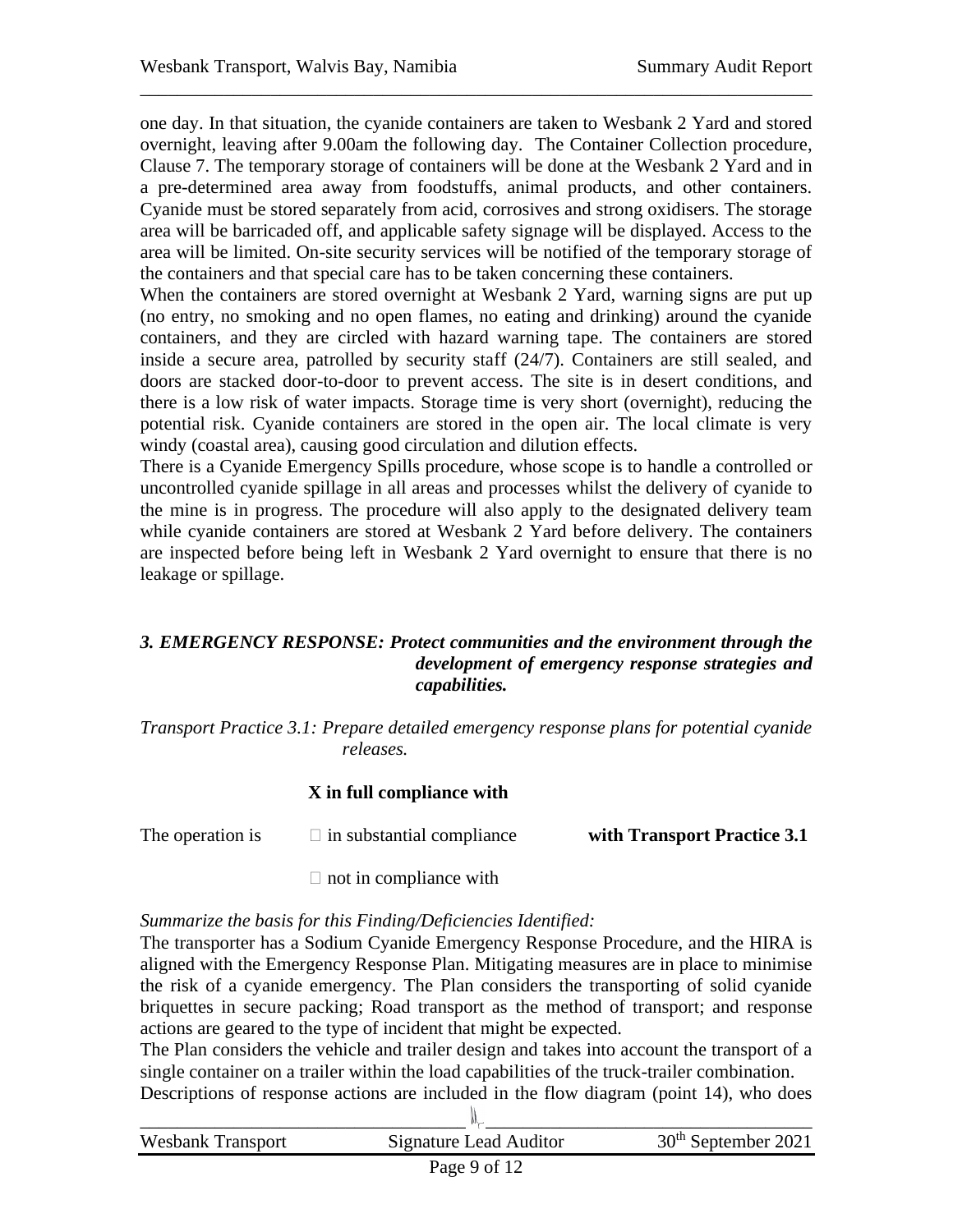what? The Convoy Leader will determine the extent of the incident, the remainder of drivers and escort vehicle team to don PPE, monitor for any gas present, barricade area and exclude bystanders, tend to injured, and cover any spilt product if raining. The Gold Mine representative provides technical assistance, as appropriate. The communities have no role to play in any emergency except to obey instructions to keep safe. The roles of outside responders are identified. This includes: - hospitals, ambulances, police and traffic officers, private security companies who can be called upon to provide assistance, including government agencies (Environmental Affairs, Water Affairs and Transport). The Navachab Gold Mine is an integral part of cyanide emergency response, and this is cross-referenced in both the mine's and Wesbank Transport's procedures, and in the Cyanide Transport Contract.

\_\_\_\_\_\_\_\_\_\_\_\_\_\_\_\_\_\_\_\_\_\_\_\_\_\_\_\_\_\_\_\_\_\_\_\_\_\_\_\_\_\_\_\_\_\_\_\_\_\_\_\_\_\_\_\_\_\_\_\_\_\_\_\_\_\_\_\_\_\_\_\_

*Transport Practice 3.2: Designate appropriate response personnel and commit necessary resources for emergency response.*

#### **X in full compliance with**

| The operation is | $\Box$ in substantial compliance | with Transport Practice 3.2 |
|------------------|----------------------------------|-----------------------------|
|                  |                                  |                             |

 $\Box$  not in compliance with

#### *Summarize the basis for this Finding/Deficiencies Identified:*

The Minimum Training Requirements Procedure covers all training, including emergency response, product awareness, convoy procedures, transport of dangerous goods, and SDS (Safety Data Sheet) training.

In the procedure, Minimum Requirements of Convoy Operations, Sections 6.1 Convoy Leader, and 6.2 During Transport Operations, detail the duties and responsibilities of the Convoy Leader from before the convoy commences, until the end of the journey. The procedure also details the responsibilities of the drivers and the emergency vehicle driver. Section 6.4B Emergency vehicle driver taking over duties of Convoy Leader, details the Emergency Driver's responsibility to take over the role of Convoy Leader, if the Convoy Leader is incapacitated or unable to continue as the Convoy Leader. The drivers receive their emergency response training from the AGR cyanide emergency training.

The Sodium Cyanide Emergency Response Procedure includes Section 12 Emergency Response Equipment, and contains a complete inventory list of all emergency equipment accompanying every cyanide convoy. The list is checked prior to departure on every shipment. There is also an Inventory list for the Cyanide Emergency Response Trailer. Included are: - 4 sets x PVC chemical suits with hoods marked cyanide, 4 pairs x 11 cm Mapa gloves, 4 x respirators and cannisters, 4 x pairs of nitrile boots, 2 x sets of SCBA (Self Contained Breathing Apparatus) equipment. Drivers only have overalls (with reflective strips), hard hats, earplugs, safety glasses and safety boots.

The Sodium Cyanide Emergency Response Procedure, Section 10, Training, includes the mandatory requirement that the training module Sodium Cyanide: consisting of 1. Product awareness, 2. Convoy Procedures, 3. Emergency Response Requirements, 4. Transportation of Dangerous Goods by Road Course (Required by law), be trained

| <b>Wesbank Transport</b> | Signature Lead Auditor | $30th$ September 2021 |
|--------------------------|------------------------|-----------------------|
|                          | Page 10 of $12$        |                       |

 $\mathbb{N}^-$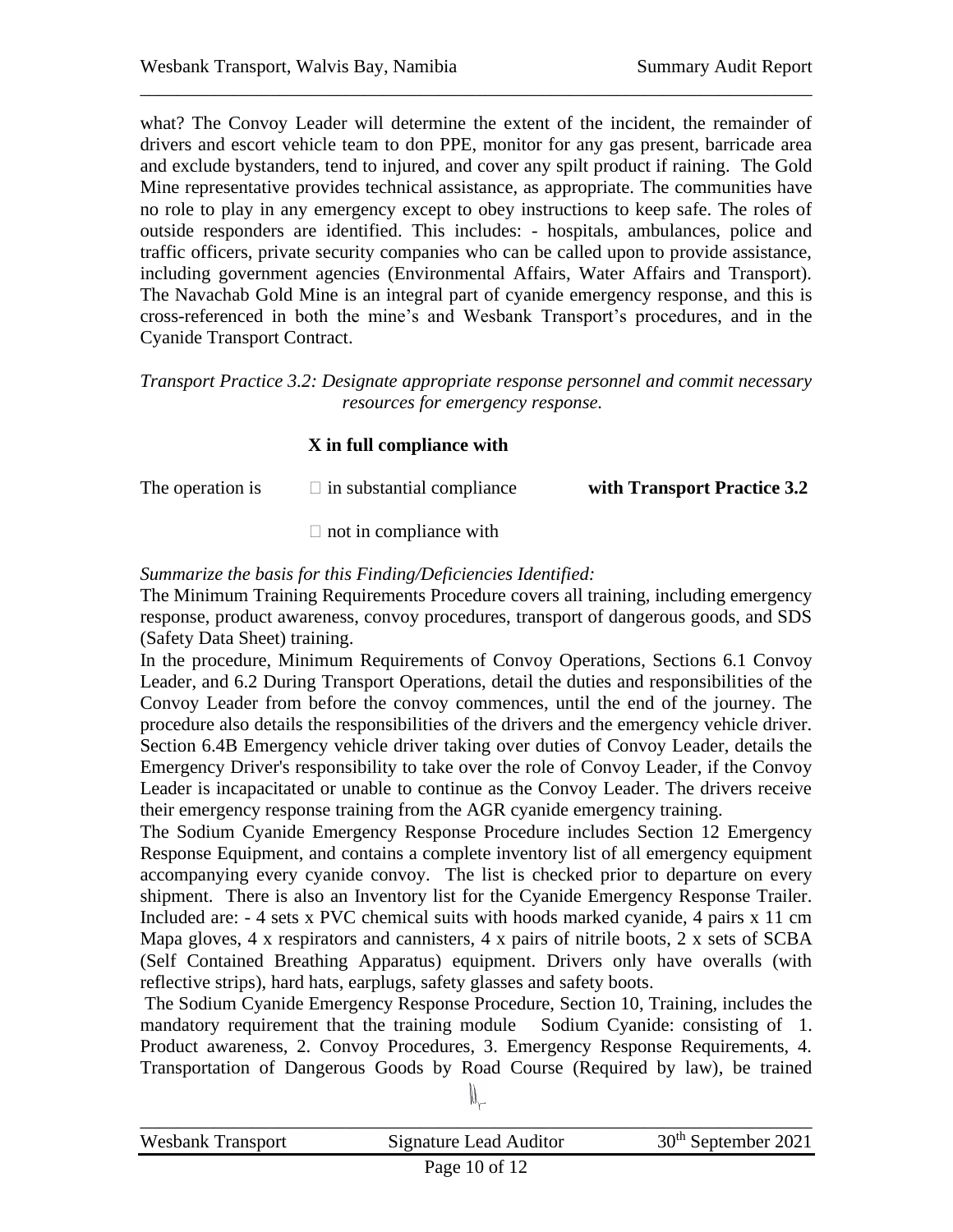annually. The Minimum Training requirement procedure is also used. Drills are used to check competency.

\_\_\_\_\_\_\_\_\_\_\_\_\_\_\_\_\_\_\_\_\_\_\_\_\_\_\_\_\_\_\_\_\_\_\_\_\_\_\_\_\_\_\_\_\_\_\_\_\_\_\_\_\_\_\_\_\_\_\_\_\_\_\_\_\_\_\_\_\_\_\_\_

Emergency response equipment (listed in Section 12 of the Sodium Cyanide Emergency Response Procedure and Cyanide Emergency Response Trailer) list is checked prior to departure on every shipment.

*Transport Practice 3.3: Develop procedures for internal and external emergency notification and reporting.*

#### **X in full compliance with**

| The operation is | $\Box$ in substantial compliance | with Transport Practice 3.3 |
|------------------|----------------------------------|-----------------------------|
|------------------|----------------------------------|-----------------------------|

 $\Box$  not in compliance with

#### *Summarize the basis for this Finding/Deficiencies Identified:*

In the Sodium Cyanide Emergency Response procedure, under Annexure 1, Medical Support and Emergency Contacts. Clause 14 - basic incident Response Plan - Flow diagram, it is indicated, in case of an emergency, that the Convoy Leader will contact and inform the gold mine, Wesbank Transport, and the emergency services, if required. SHEQ Manager will notify the relevant government agencies, depending upon the type of incident. The SHEQ Manager personally reviews contacts annually, or updates as and when required.

*Transport Practice 3.4: Develop procedures for remediation of releases that recognize the additional hazards of cyanide treatment chemicals.* 

#### **X in full compliance with**

The operation is  $\Box$  in substantial compliance **with Transport Practice 3.4** 

 $\Box$  not in compliance with

#### *Summarize the basis for this Finding/Deficiencies Identified:*

The Sodium Cyanide Emergency Response Procedure under Section 13, Responsibilities, states, "...Gold Mine Emergency Response Teams

- If available, shall support first aid to victims of accidents in the absence of medical facilities and Ambulances
- Shall supervise the remediation and recovery process with the assistance of the Wesbank personnel, if required..."

The Navachab Mine Cyanide Spillages Procedure includes Cyanide Code compliant remediation procedures for Controlled and Uncontrolled liquid and solid cyanide spillages, including recovery, neutralisation of liquids and solids and decontamination of soils, is used in the event of releases.

There is a Wesbank Cyanide Emergency Spills procedure, whose scope is to handle a controlled or uncontrolled cyanide spillage in all areas and processes when delivery

| <b>Wesbank Transport</b> | <b>Signature Lead Auditor</b> | $30th$ September 2021 |
|--------------------------|-------------------------------|-----------------------|